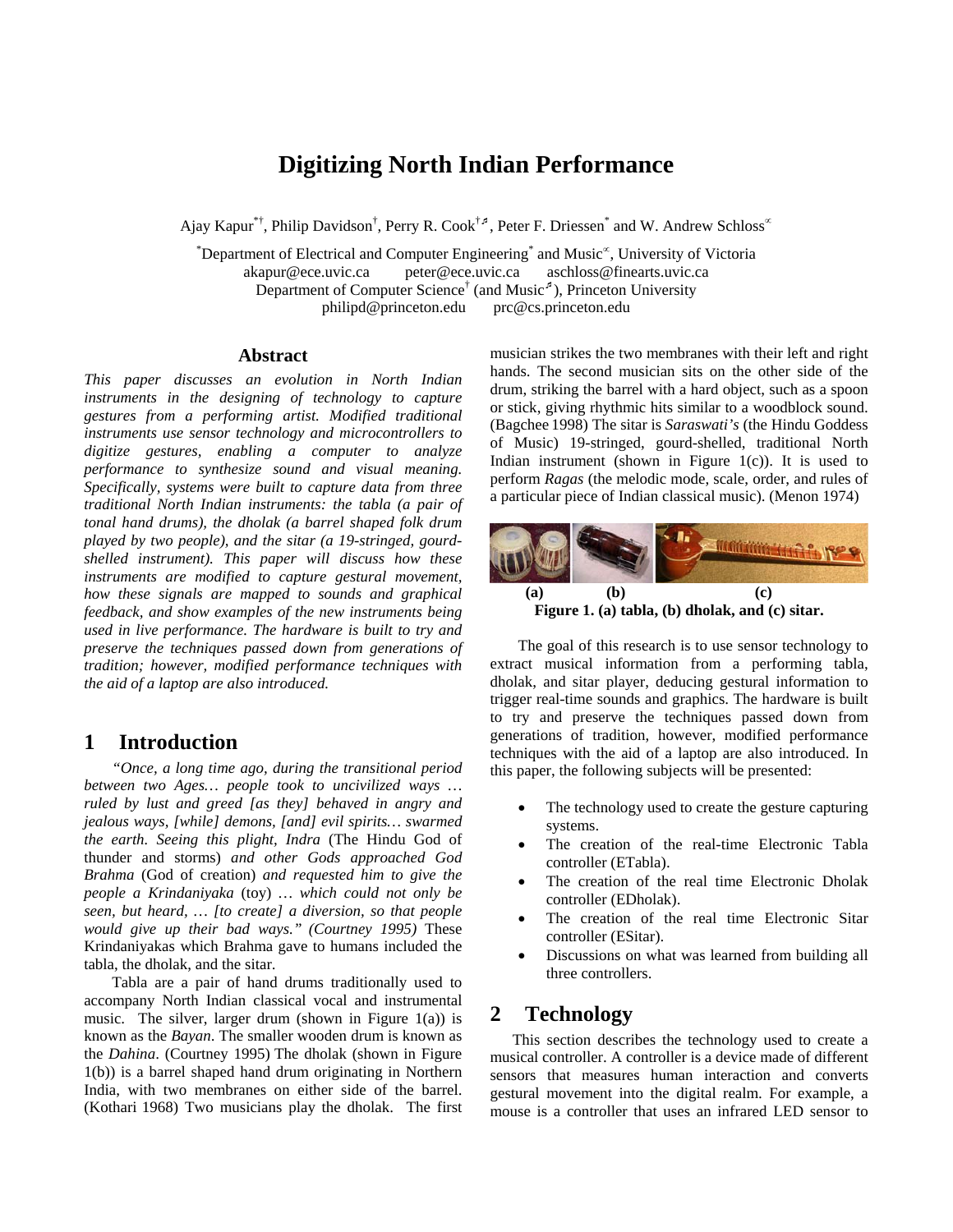convert hand movement into x and y coordinates on a computer screen (Brain 1998). A musical controller takes input from a musician and maps it into timbre, rhythm, pitch, or algorithmic parameters that can trigger or control recorded, synthesized, or physically modeled sound (Cook 2001).

#### **2.1 Sensors**

The ETabla, EDholak, and ESitar use a variety of sensors to capture gestural data, including force sensing resistors (FSRs), piezo, and accelerometers.

Force sensing resistors (FSRs) use the electrical property of resistance to measure the force (or pressure) exerted by a user. They essentially are force to resistance transducers. When force is applied, conductivity increases as the connection between conductors is improved. A variety of FSRs are shown in Figure 2(a).

Piezo sensors take advantage of the piezoelectric effect in which mechanical energy is converted to electrical. Electrical charge results from the deformation of polarized crystals when pressure is applied. Piezo sensors are shown in Figure 2(b).

Accelerometers are sensors that measure acceleration using an electrical mass spring system. Accelerometers can easily be used to deduce tilt or rotation in three axes by wiring three components together. An accelerometer mounted on a board designed by Pascal Stang at Stanford University measures rotation in three axes and is shown in Figure 2(c). (Horenstein 1996)



**Figure 2. (a) Force Sensing Resistors, (b) Piezo, (c) Accelerometer** 

### **2.2 Microcontrollers**

Microcontrollers are small, low-cost computers, designed to accomplish simple tasks on programs loaded in Read Only Memory (ROM). Analog-to-digital converters translate voltage readings from the sensors to bits that microcontrollers can use to deduce musical information. The microcontrollers then use MIDI (Musical Instrument Design Interface) protocol or OSC (OpenSound Control) (Wright, Freed, Momeni, 2003) to send messages to a sampler, sequencer, or laptop to trigger sounds and/or graphics. The ETabla, EDholak and ESitar are built with one of two microcontrollers: The Parallax Basic Stamp IIsx (Parallax 2004) or the Atmel AVR AtMega16. (Wilson et al. 2003)

# **3 The Electronic Tabla Controller**

#### **3.1 Tabla Technique**

It is important to understand the traditional playing style of the tabla to see how our controller models its hand movement. Figure 3 is a picture explaining the names of the different parts of the tabla *pudi* (drum head).



**Figure 3. Parts of the tabla pudi (drum head): (***chat***,** *maidan***, and** *syahi***)** 

**Bayan Strokes.** There are two strokes played on the *Bayan*. The *Ka* stroke is executed by slapping the flat left hand down on the *Bayan* as shown in Figure 4(a). Notice the tips of the fingers extend from the *maidan* through to the *chat* and over the edge of the drum. The slapping hand remains on the drum after it is struck to kill all resonance before it is released away. The *Ga* stroke, shown in Figure 4(b), is executed by striking the *maidan* directly above the *syahi* with the middle and index fingers of the left hand. When the fingers strike, they immediately release away from the drum, to let the Bayan resonate with sound. The heel of the left hand controls the pitch of the *Ga* stroke, as shown in Figure 4(c). It controls the pitch at the attack of the stroke, and can also bend the pitch while the drum is resonating. Pitch is controlled by two variables of the heel of the hand: force on to the *pudi*, and the position of the hand-heel on the *pudi* from the edge of the *maidan* and *syahi* to the center of the *syahi*. The greater the force on the *pudi*, the higher the pitch. The closer to the center of the *syahi,* the higher the pitch. (Courtney 1995)



**Figure 4. Traditional strokes played on the** *Bayan***: (a)** *Ka,* **(b)** *Ga,* **(c) pitch bending** *Ga* **stroke** 

**Dahina Strokes.** There are six main strokes played on the *Dahina*. The *Na* stroke, shown in Figure 5(a), is executed by lightly pressing the pinky finger of the right hand down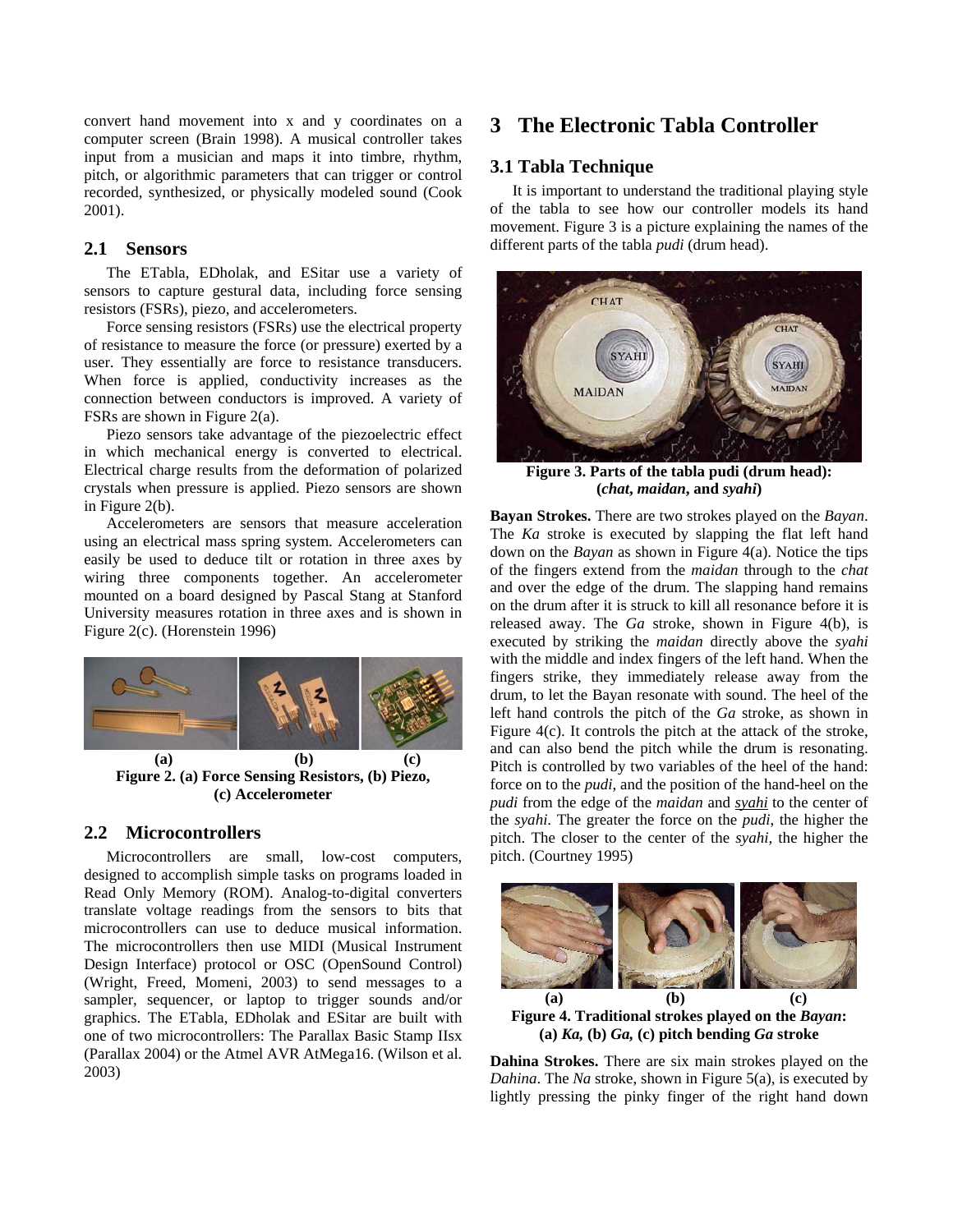between the *chat* and the *maidan*, and lightly pressing the ring finger down between the *syahi* and the *maidan* in order to mute the sound of the drum. Then one strikes the chat with the index finger and quickly releases it so the sound of the drum resonates. The *Ta* stroke is executed by striking the middle finger of the right hand at the center of the *syahi,*  as shown in Figure 5(b). The finger is held there before release so there is no resonance, creating a damped sound. The *Ti* stroke, shown in Figure 5(c), is similar to *Ta* except the middle and ring finger of the right hand strike the center of the *syahi*. This stroke does not resonate and creates a damped sound. The *Tu* stroke is executed by striking the *maidan* with the index finger of the right hand and quickly releasing, as shown in Figure 5(d). This stroke resonates the most because the pinky and ring fingers are not muting the *pudi.* (Courtney 1995) The *Tit* stroke, shown in Figure 5(e), is executed similar to *Na*, by lightly pressing the pinky finger of the right hand down between the *chat* and the *maidan*, and lightly pressing the ring finger down between the *syahi* and the *maidan*. The index finger then strikes the *chat*, quickly releasing to let it resonate. The index finger strike on the *chat* is further away from the pinky and ring finger, than it is on the *Na* stroke. *Tira* is a combination of two strokes on the *Dahina*, which explains the two syllables of the stroke. It is executed by shifting the entire right hand from one side of the drum to the other. It creates a damped sound at each strike. This stroke is shown in Figure 5(f) and Figure  $5(g)$ .



**Figure 5. Traditional strokes played on the Dahina: (a)** *Na,* **(b)** *Ta,* **(c)** *Ti,* **(d)** *Tu***, (e)** *Tit,* **(f) and (g)** *Tira*

#### **3.2 The MIDI Tabla Controller**

The controller is modeled based on the hand positioning and movements of the strokes discussed. The ETabla is decoupled from the computer generated sound source and hence achieves a new versatility while preserving the refined performance practices of traditional play. The ETabla is built using square FSRs, small FSRs, long FSRs (which obtain both force and position in one axis), and the Parallax Basic Stamp IIsx.



**Figure 6. FSR placement on Electronic Tabla.**

**The Bayan Controller.** The *Bayan* controller was created using two square FSRs, and one long FSR. Figure  $6(a)$ shows a layout of these FSRs. The top square FSR is used to capture *Ka* stroke events, when a player slaps down with their left hand. If it receives a signal, then the other two FSRs are ignored. The square FSR in the middle captures *Ga* stroke events when struck by the middle and index finger of the left hand. The long FSR controls the pitch of the *Ga* stroke events, using two variables: force and position. The greater the force exerted by the heel of the left hand the higher the pitch. The closer the heel of the hand gets to the *Ga* FSR the higher the pitch. The circuitry allows (a) (b) (c) gets to the Ga FSK the higher the pitch. The circle the pitch to be bent after a *Ga* stroke is triggered.

> **The Dahina Controller.** To implement the *Dahina* controller, four FSRs: two long FSRs, one square FSR, and one small FSR were used. Figure 6(b) shows a layout of these FSRs. The small FSR triggers a *Tit* stroke event. It measures the velocity of the index finger's strike. The square FSR triggers a *Tira* stroke event. It measures the velocity of the hand slapping the top of the drum. If the *Tira* FSR is struck, all other FSRs are ignored. If the *Tit* FSR is struck both long FSRs are ignored. The long FSR on the right in Figure 6(b) is the ring finger FSR, and the long FSR on the left is the index finger FSR. If there is a little force on the ring finger FSR (modeling a mute), and the index finger FSR is struck at the edge of circle, a *Na* stroke is triggered. If the index finger FSR is struck near the center of the circle, a *Ta* stroke is triggered. If there is no force on the ring finger FSR, and the index finger FSR is stuck, then a *Tu* stroke is triggered. When the ring finger FSR is struck with enough force, and not held down, then a *Ti* stroke is triggered. Figure 7 shows a picture of both controllers in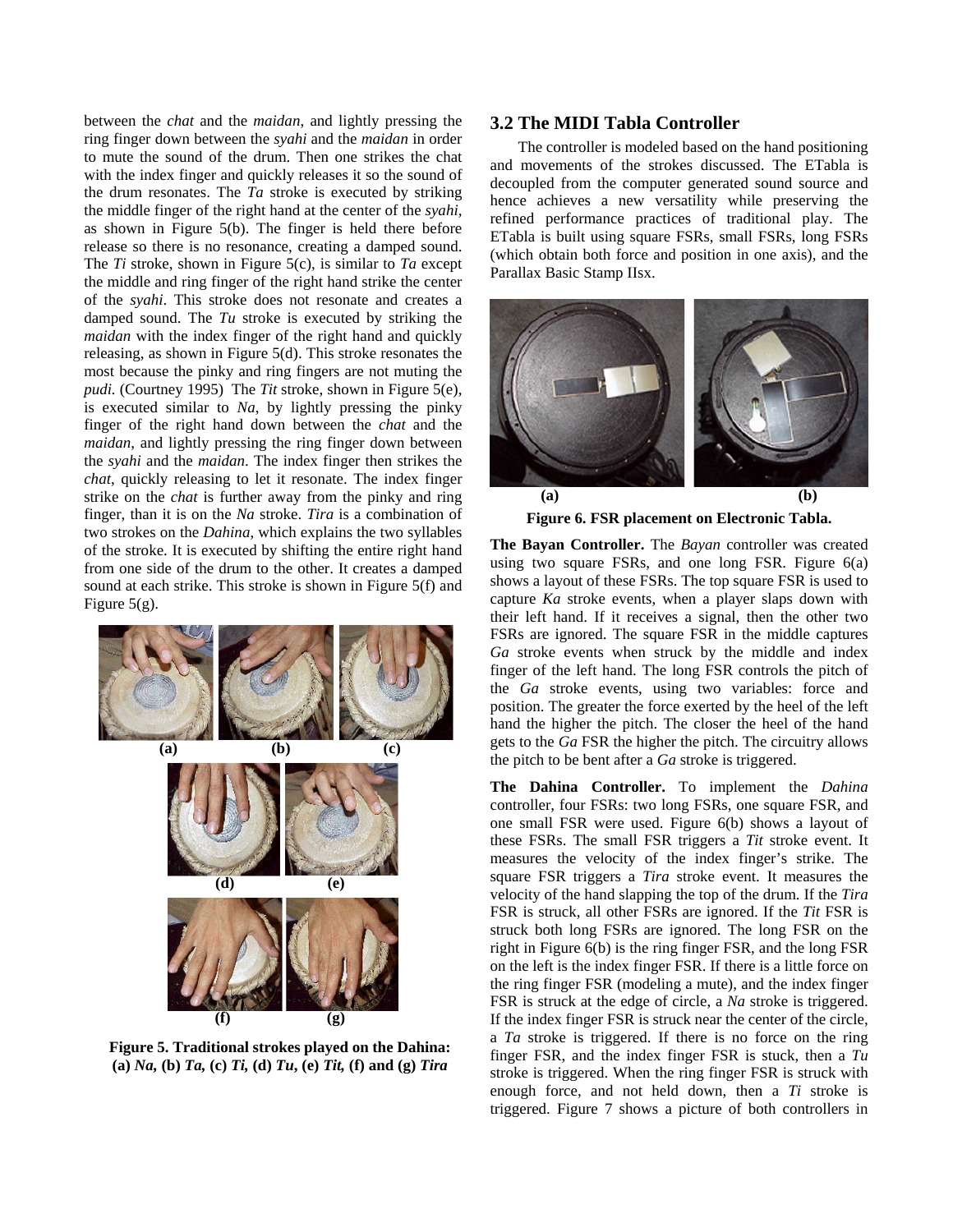their constructed Tabla encasements. The force sensing resistors were placed on top of custom built wood pieces, and covered with neoprene as a protective layer, making the instrument acoustically quiet, and providing a flexible texture for ETabla performance. (Kapur et al. 2003)



**Figure 7. Different views of the Electronic Tabla.** 

# **4 The Electronic Dholak Controller**

### **4.2 The Traditional Dholak of India**

The dholak is a barrel shaped hand drum originating in Northern India. It has two membranes on either side of the barrel, creating higher tones on the smaller end, and lower tones on the larger end. (Kothari 1968) The smaller side has a simple, single layer membrane, where as the larger side has *Dholak masala* (a composition of tar, clay and sand) attached to the inside of the single layer membrane, to lower the pitch and produce a well defined tone. The dholak can be tuned in two ways depending on the type of drum. The traditional dholak are laced with rope, so tuning is controlled by adjusting a series of metal rings that determine tightness of the rope. Modern dholaks have metal turnbuckles which are easily adjusted for desired tone. The dholak is widely used in folk music of villages of India. It is common for folk musicians to build dholaks themselves from commonly available material. They then use the drums in musical rituals and special functions such as weddings, engagements and births. (Sharma 1997)

Two musicians play the dholak. The first musician strikes the two membranes with their left and right hands. There are two basic playing techniques; the open hand method is for louder playing, while the controlled finger method is for articulate playing. There are a few different positions to play the dholak, but the most popular is squatting with the drum in front, the bass head on the left, and the treble head on the right. The second musician sits on the other side of the drum, facing the first musician. They strike the barrel with a hard object, such as a spoon or stick, giving rhythmic hits similar to a woodblock sound. (Bagchee 1998)

#### **4.2 The MIDI Dholak Controller**

The design of the Electronic Dholak (shown in Figure 8(a)) is inspired by the collaborative nature of the traditional drum. Two musicians play the EDholak (shown in Figure 8(b)), the first striking both heads of the double-sided drum, and the second keeping time with a *Digital Spoon* and manipulating the sounds of the first player with custom built controls on the barrel of the drum and in software. We further explored multiplayer controllers by networking three drummers playing two EDholaks at two geographically diverse sites.

Finger strikes are captured by five piezo sensors (three for the right hand and two for the left hand) which are stuck directly on the EDholak's drum skins. Sensors are placed in positions that correlate to traditional Indian drumming (similar to tabla strokes described before). The left drumskin head captures *Ga* and *Ka* strokes, while the right hand drum-skin captures *Na*, *Ta* and *Ti* strokes.

The *Digital Spoon* has a piezo sensor attached to the back of a flat wooden spoon. There is neoprene padding covering the piezo to keep the striking of the *Digital Spoon* acoustically quiet. The spoon player has the option of striking anywhere on the drum, or floor, triggering a audio/visual response, or striking on a linear force sensing resistor (FSR) on the *EDholak Controller Box*, which augments the audio/visual of the spoon strike and the audio/visual instances of all EDholak finger strikes. The *Controller Box* has a long FSR and a knob that the spoon player can use with his left hand to augment all sounds/graphic instances.

All piezo triggers are converted to MIDI by the *Alesis D4* (Alesis 2004) 8-channel Drum trigger box. The *Controller Box* is built using a Parallax Basic Stamp that converts all sensor data to MIDI. When two EDholaks are used in distinct locations, piezo generated MIDI signals are transferred using *GIGAPOPR* (custom built software created for *Gigapop Ritual* performance at NIME 2003) (Cook 2003) and then processed and merged together by an *Alesis D4*.

All MIDI messages get funneled to the *EDholak MIDI Control Software* written for Windows (shown in Figure 8(c)). This software is used by the spoon player to control many parameters of a performance. A user can toggle between a networked performance (two EDholaks sending MIDI messages) and just one. The user can pre-program patches which they wish to use in performance, in order of occurrence, and simply use the mouse to switch between them during a concert. The software also maps the *Control Box* sensors (Knob, and FSR) to different MIDI control parameters such as pitch, sweep, color, pan, and volume, augmenting sounds of piezo MIDI signals.



**Figure 8. The Electronic Dholak.**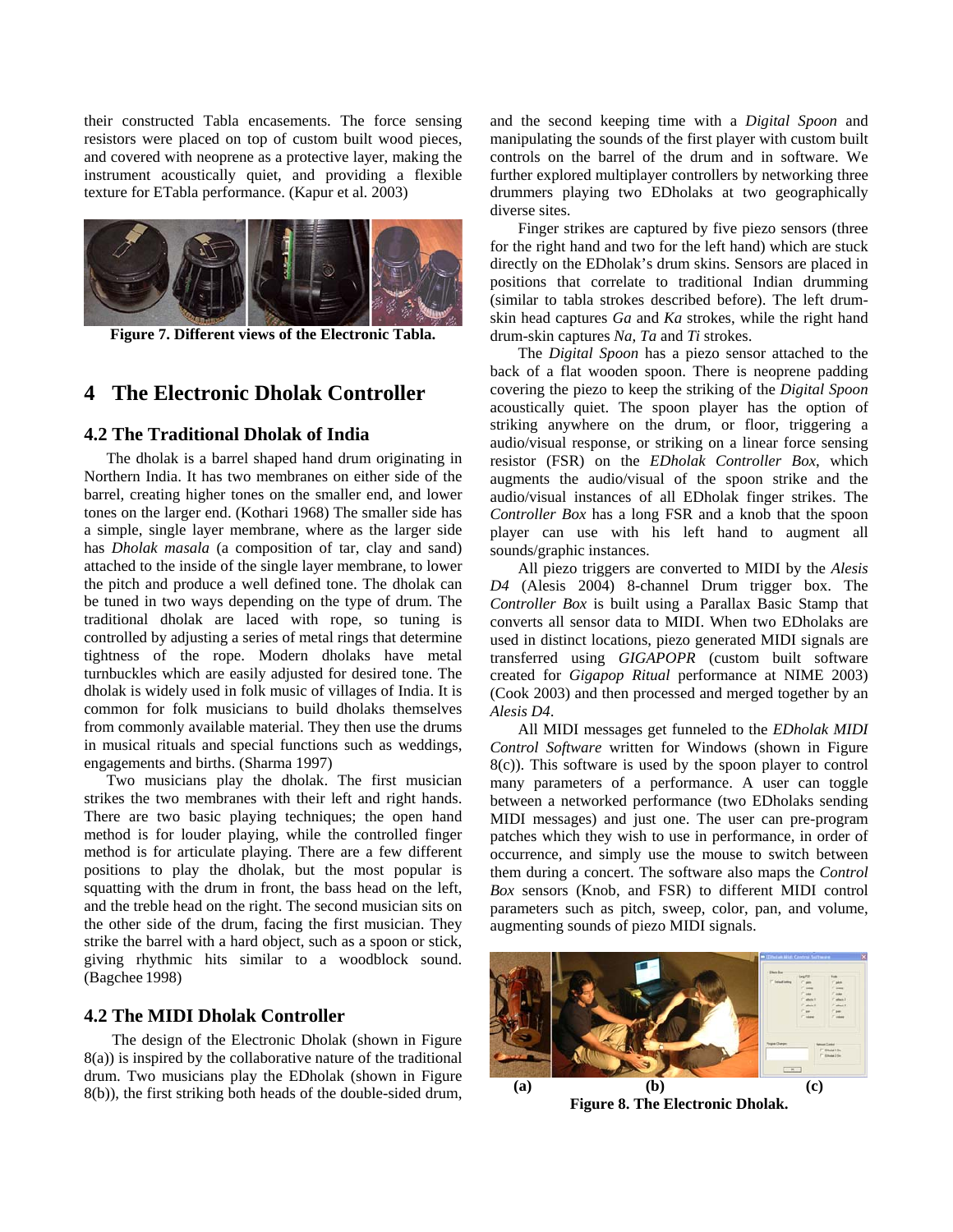# **5 The Electronic Sitar**

#### **5.1 Sitar Technique**

It is important to understand the traditional playing style of the sitar to comprehend how our controller captures its hand gestures. It should be noted that there are two main styles of sitar technique: Ustad Vilayat Khan's system and Pandit Ravi Shankar's system. The main difference between the styles are that Ustad Vilayat Khan, performs melodies on the higher octave, eliminating the lowest string for the instrument, where as Pandit Ravi Shankar's has more range, and consequently melodies are performed in the lower octaves. (Bagchee 1998) The ESitar is modeled based on the Vilayat Khan system.

A performer generally sits on the floor, in a crosslegged fashion. Melodies are performed primarily on the outer main string, and occasionally on the copper string. A sitar player uses his left index finger and middle finger, as shown in Figure 9(a), to press the string to the fret for the desired *swara* (note)*.* In general, a pair of frets are spaced a half-step apart, with the exception of a few that are spaced by a whole step. The frets are elliptically curved so the string can be pulled downward, to bend to a higher note. This is how a performer incorporates the use of *shruti*  (microtones).

On the right index finger, a sitar player wears a ring like plectrum, known as a *mizrab,* shown in Figure 9(b)*.* The right hand thumb, remains securely on the edge of the neck as shown in Figure 9(c), as the entire right hand gets pulled up and down over the main seven strings, letting the *mizrab*  strum the desired melody. An upward stroke is known as *Dha* and a downward stroke is known as *Ra.* (Vir 1998)



**(a) (b) (c) Figure 9. Sitar playing technique**.

#### **5.2 The MIDI Sitar Controller**

The ESitar controller captures gestural data from the performer using sensor technology, simple analog circuitry, and a microcontroller. The core of the ESitar's sensing and communication systems is an Atmel AVR ATMega16 microcontroller. The system captures data about fret number, pluck time, thumb pressure, and 3 axes of the performer's head tilt.

**Pitch.** Figure 10 shows, an exponentially distributed set of resistors forming a network interconnecting each fret on the ESitar in series. When the left hand fingers depress the string to touch a fret (as shown in Figure 9(a)), current flows through the string and the segment of the resistor network between the bottom and the played fret. The microcontroller digitizes the voltage drop across the in-circuit segment of the resistor network and maps that value to the corresponding fret played, using a look up table. The microcontroller transmits the calculated fret as an OSC message.

As mentioned above, a performer may pull the string downward, bending a pitch to a higher note. To handle these instances, we wrote a *pure data* (Puckette 1996) external which derives pitch using auto-correlation on a piezo pickup signal, with a lower bound of the fret number, and an upper bound of eight semitones above that fret.



**Figure 10. The network of resistors on the frets of the ESitar.** 

**Mizrab Pluck Time.** Pluck time is simply derived from two microphones which are placed on a third bridge (shown in Figure 11(a)). These condenser microphones are placed directly under the main melody string and the copper string. The signals from these microphones pass through an analog envelope detector with which we derive pluck time. We also use these two microphones to determine on which string the melody is being played. If the melody is being played on the copper string (which is very rare), the main melody string is not being played. The Atmel sends an event for pluck strike, and an event for which string is plucked via OSC event messages.

**Mizrab Pluck Direction.** We are able to deduce the direction of a *mizrab* stroke using a force sensing resistor (FSR), which is placed directly under the right hand thumb, as shown in Figure 11(b). As mentioned before, the thumb never moves from this position while playing, however, the applied force varies based on *mizrab* stroke direction. A *Dha* stroke (upward stroke) produces more pressure on the thumb than a *Ra* stroke (downward stroke). We send a continuous stream of data from the FSR via OSC because this data is rhythmic in time and can compositionally be used for more then just deducing pluck direction.

**3 Axes Head Tilt.** An accelerometer is attached to a headset in order to retrieve 3-axes of head tilt, as shown in Figure 11(c). We see the head as an easy way to control and trigger different events. (Merrill 2003) We send continuous head data via OSC messages. The headset would be a useful addition to almost all other controllers, replacing foot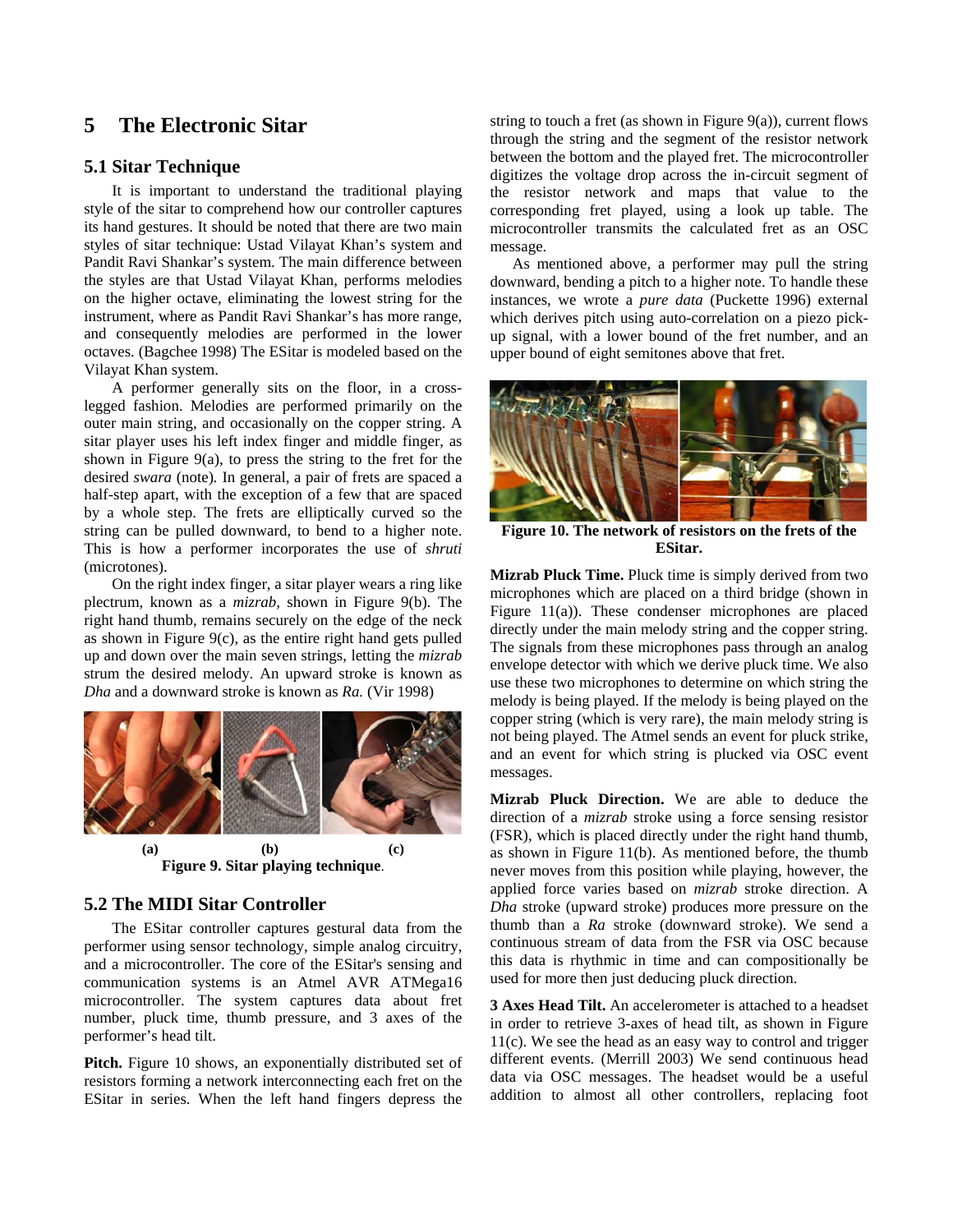pedals, buttons, or knobs. It is particularly useful in this system as a sitar player's hands are always busy, and cannot use his/her feet as they are sitting. (Kapur et al. 2004)



**Figure 11. ESitar Gesture Capturing Sensors: (a) Base of** *ESitar,* **(b) FSR for thumb pressure, (c) Headset with accelerometer chip**

### **6. Discussions**

Through out the four years of building these controllers our team has experimented with several sensors, microcontrollers, music protocols, sound mappings, and graphical feedback mappings. The approach for all of these areas of research has evolved as we experimented with new approaches and techniques as each new controller was built.

#### **6.1 Sensors**

We found that using FSRs on drum controllers did not obtain a quick enough response time, especially for Indian drumming, where finger strikes occur at a very quick rate. However, the gestural footprint obtained about force and position is very useful. Using piezo, we did not obtain enough information about force and position, but the response time was fast enough for live performance. Thus using a combination of the two, as seen in the *digital spoon* of the EDholak is a perfect balance, where timing specific impulses can be triggered immediately and FSR readings can effect the other variables which are not so time dependent, but still expressive.

Using simple circuitry and a few sensors as seen in the ESitar to obtain gestural data of a traditional instrument has also proved to be successful. This way a trained musician in the classical form of the instrument can easily perform with the digitized version and learn new techniques with more ease than with that of an acoustically quiet instrument, which models tradition, but relies on synthesis algorithms or samplers to generate sound.

Further, using sensors on the body, as seen on the headset of the ESitar controller, gathers extremely useful gestures which can be used to modify sound of a performer in real time.

Sensor calibration, which was also programmed for the ESitar in *pure data* was a very important addition, enabling a variety of users to easily set their minimum, maximum and average sensor values for successful mapping.

Finally, sensors are very fragile and break with use over time. Thus designing robust systems for easy exchange of sensors saves a lot of frustration and time during sound checks.

#### **6.2 Microcontrollers**

Comparing the Parallax Basic Stamp IIsx and the Atmel AVR Atmega16 as microcontrollers for these instruments, we prefer the Atmel. Programming in C as compared to PBasic (similar to Basic) allows for more complicated algorithms and onboard signal processing, which we would have not even tried to implement on a Basic Stamp IIsx. The fact that the Atmel code can be compiled using *gcc* allows development using Linux, Mac, and Windows. The eight built in 10-bit *Analog-to-Digital* converters, the faster processor speed and other magic functions built in to the Atmega16, also make it a logical choice for more complicated controllers, which use more sensors and require more processing power. (Gurevich, Verplank, Wilson 2003)

#### **6.3 Music Protocols**

Recently converting the ESitar from communicating via MIDI to OSC proved very useful for two reasons. First, we no longer had to down-sample our 10-bit *Analog-to-Digital* signals to 8-bit MIDI data streams. Second, as the developing team were at geographically different locations, using the OSC protocol that was optimized for modern networking technology made it easy to send controller data from one location (namely British Columbia, Canada to New York City, USA) to the other using the internet. (Wright, Freed, Momeni, 2003)

#### **6.4 Sound Mapping**

Correctly mapping the gestural signals obtained from the three controllers is essential in producing meaningful sound that expresses the performers feelings.

Our first experiments with the ETabla was to trigger physical models of a Tabla (Kapur et al. 2003) using STK Toolkit (Cook 2002). While we were very impressed with results of the sound and expressiveness, the time delays were too great for faster Indian rhythms. The ETabla MIDI signals also trigger sounds on any digital or analog MIDI sampler, such as the one on the R*oland Handsonic* (Roland 2004)*.* Thus an experienced tabla player can easily use his/her years of experience and training to trigger a myriad of different sounds such as congos, djembes, bells, pot drums, and drumsets, using the ETabla. For a beginner tabla player, creating sounds such as a "*Na*" on a real tabla is very difficult and de-motivating. With the ETabla, a beginner can start creating sounds immediately giving them positive feedback to keep working on rhythm, theory, and finger strength.

One observation from the ETabla experiments was that simply triggering a single sound from a MIDI soundbank became very boring during performance. This motivated separating the rhythm making process from the sound production process in the creation of the EDholak. With this controller, one person supplies the beat while another musicians sole purpose is to modify the sounds being triggered, adjusting parameters such as the soundbank,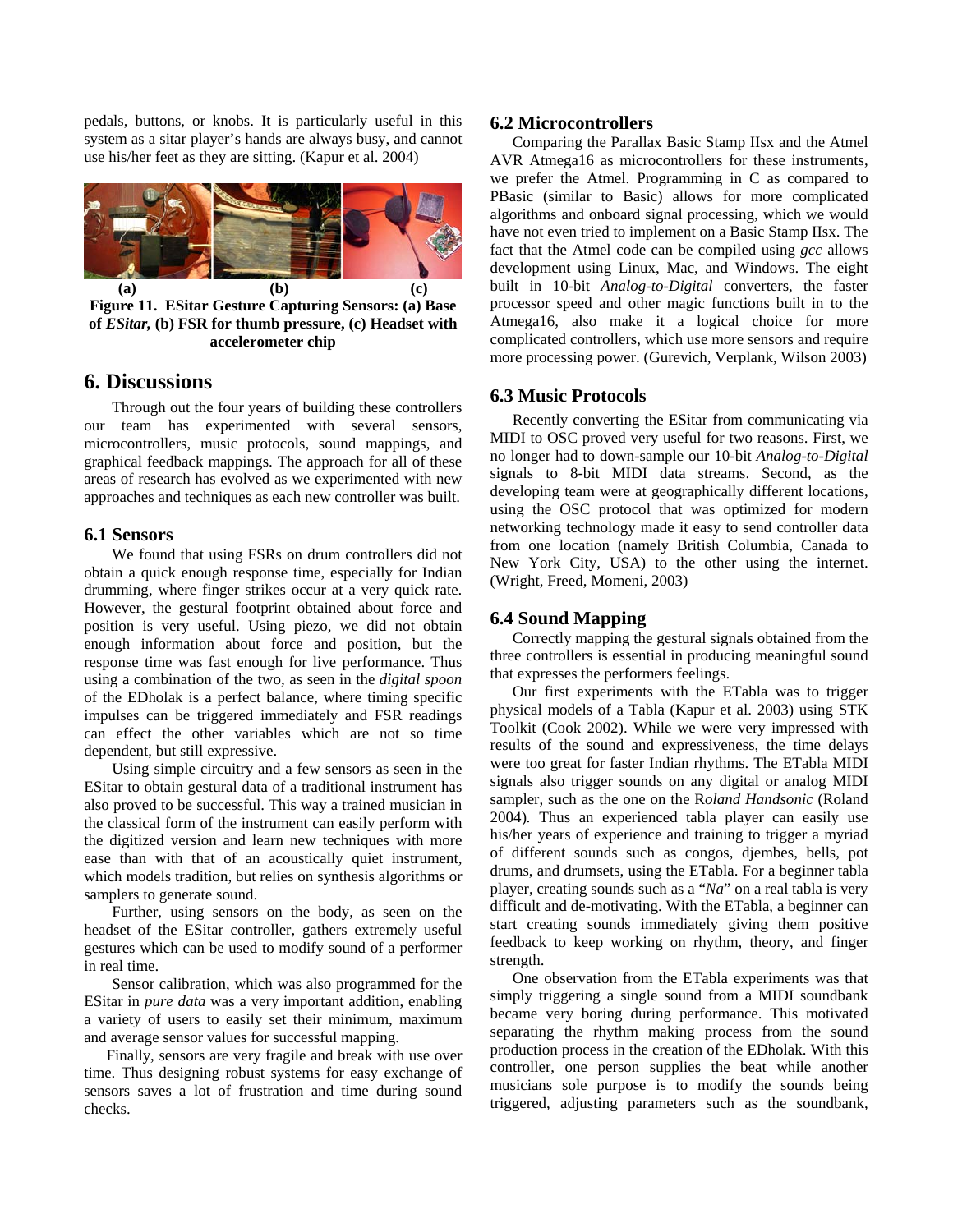pitch, color, depth, and pan. This proved to be very effective in performance space as deeper emotional content could now be expressed with the controller. Also, having software such as the *EDholak MIDI Control Software* to organize the order of desired soundbanks and different parameters of a sampler makes performances easier and allows the musician to focus on the music rather than memorizing where a specific patch is located.

We took a completely different approach in mapping sounds for the ESitar. The ESitar is the only instrument of the set that is not acoustically quiet when played. Thus we are modifying the sound of the real instrument, using the gestural data deduced from the Atmel chip. We use *pure data* to achieve effects such as ring modulation, delays, additive synthesis, and sympathetic pitch, which overlay on top of the acoustic sound of the sitar during performance. This method seems to fully keep the tradition of sitar performance intact while adding modified techniques using a computer. In the future, we will try to combine this method with physical modeling.

Further, with the ESitar, mapping was successful due to code written to record synchronized audio and gestural data, enabling the user to record a performance and then playback all the data, tweaking parameters to obtain desired effects and sound synthesis. Using *pure data* and other languages of this nature, which allows full control in designing sound patches that can be customized to the performer's dreams, a user can utilize far more interesting synthesis techniques that are impossible to achieve with any sampler/sequencer. With this tool we were able to achieve advanced tasks such as automatic melody seeking, which was programmed to trigger certain events when a pre-determined melody was played, or even loop a sequence of notes if it was performed three times in a row.

#### **6.4 Graphical Feedback**

We render graphical feedback for the three controllers using custom built software known as *veldt* (Davidson, Kapur, Cook 2003). *Veldt* is an application that was designed from the ground up for the purpose of visual expression and performance. It receives MIDI and OSC messages from digital musical interfaces and maps them to a system of reactive events in order to generate live visuals, which are rendered real-time using the OpenGL (Segal and Akeley 1993) graphics language. Mappings are flexible: sets of mappings may be arranged and modified during the design and rehearsal process, and triggered by control events during different movements of a performance, and arbitrary text, images, video, and geometric models may be used as source material. (Dixon 2000)

We used *veldt* to generate graphical meaning, such as rhythmic impulses from the ETabla and EDholak, and melodic transcription from the ESitar. The incorporation of visual feedback in concert performance can provide the audience with another means of conceptualizing their experience of it, and an additional means of becoming

actively engaged with the artist's performance. Beyond the context of concert performance, our system can also be used in a pedagogical context, allowing a student to receive a variety of feedback and coaching while learning to play these instruments. Figure 12 shows a variety of screen shots of *veldt* being used with the ETabla, EDholak and ESitar.



**Figure 12. Screen shots of graphical feedback using veldt.** 

### **7 Conclusions**

This paper presents three new controllers that are modeled after North Indian instruments: the tabla, dholak and sitar. Through our work, we try and respect the centuries of tradition passed on from *guru* (teacher) to *shishak* (student), while enabling a curious performer to experiment with new tools for expression.

In future work, we hope to use different sensors to capture even more performance gestures. We also plan to keep working on mapping the signals to physical model sound synthesizers. We would also like to see the controllers used by professionals in-order to digitally transcribe music, so that it can be analyzed with a computer. Finally, we would like to use machine learning algorithms to help analyze sensor data and predict what a performer is going to do in the future.

## **8 Acknowledgements**

Thanks to Georg Essl, Ari Lazier, Ge Wang, and Scott Wilson for their contributions to this research. Many thanks to Rakesh Kumar Parihast and Ustad Siraj Khan for their training in North Indian classical instruments and theory. Also thanks to Chris Chafe, George Tzanetakis, Bill Verplank, Michael Gurevich, Max Mathews, Manjul Bharagava, Dan Trueman, and Tae Hong Park, for their inspiration and teachings.